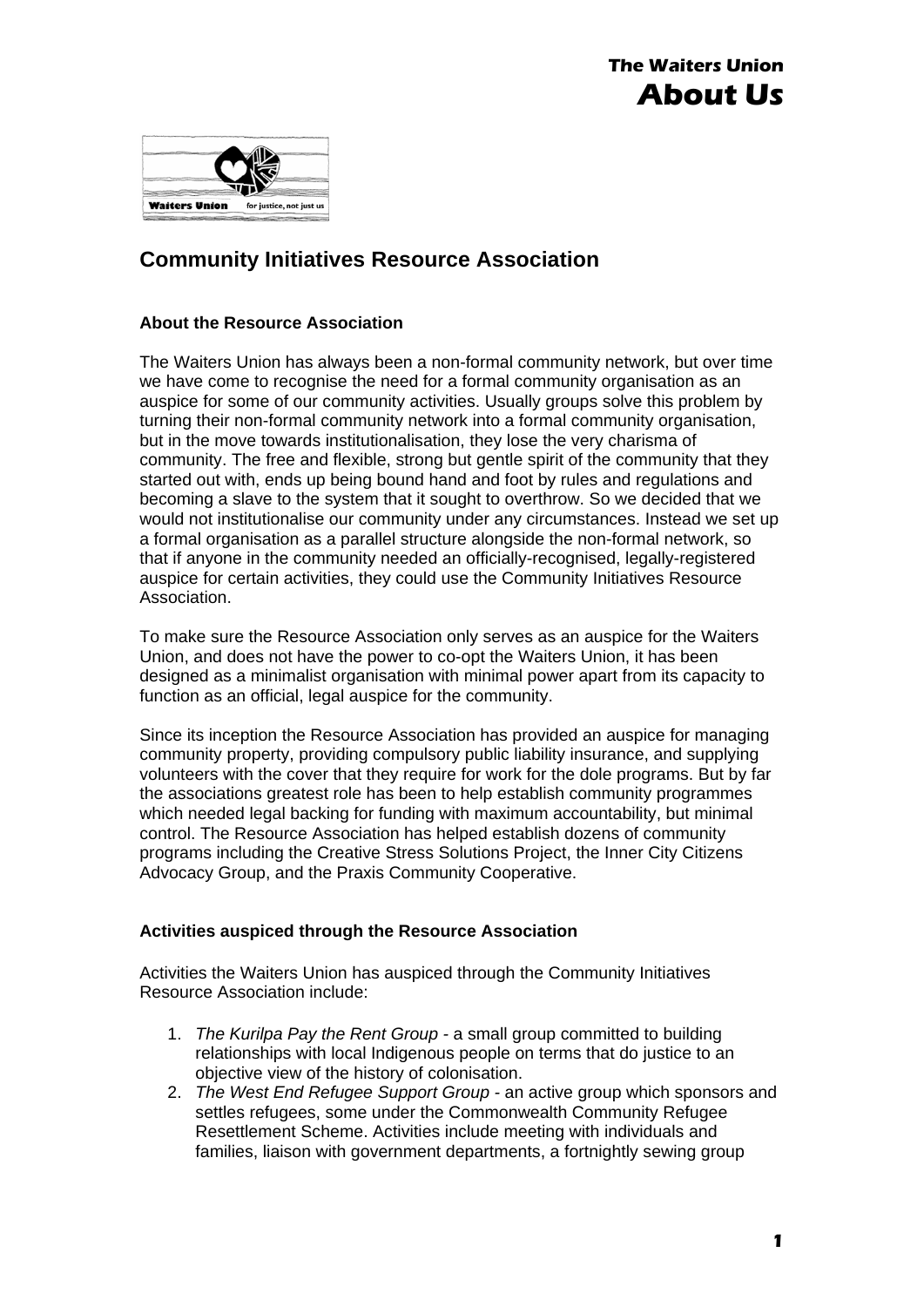attended by about a 12 women and their children, and one or two group outings per year for about 30 people.

- 3. *Hazara Ethnic Society* the Hazara are a persecuted minority from Afghanistan. We auspiced a \$10 000 grant to the Hazara Ethnic Society to better resource itself with office equipment and to provide the Hazara community in Brisbane with English literacy and numeracy classes.
- 4. *The Reading and Writing Group*  an ongoing learning opportunity for people with disabilities living in local hostels, boarding houses and housing commission units to learn literacy, numeracy, and basic survival skills - from cooking to computers.
- 5. *West End Youth Initiative*  this was a joint project between the Queensland Program Assisting Survivors of Torture and Trauma, the Mercy Family Services and Project Micah to involve young people in the development of leadership and peer education skills, and to develop a community that is more attentive to the needs of its young people.
- 6. *Local Needs Project* a project conducted by the Greenslopes State School Parents & Citizens Association to identify and meet the needs of people of non-English speaking backgrounds amongst students and their families.
- 7. *Chill Out Programme*  this project supplemented the Local Needs project, which identified a lack of school holiday recreation options for students of non-English speaking backgrounds.
- 8. *Passion Fruit Seeds Project* we auspiced an earlier Connect Youth Action project, Seeds 2, assisting young artists to develop micro-enterprises. Passionfruit was a showcase at the Brisbane Powerhouse, also organised by Connect, of the artwork produced following Seeds 2.
- 9. *Unemployed Persons Advocacy (Unempa)*  we auspiced a grant to Unempa to purchase a new photocopier.
- 10. *Simple Options for Sustainability (S0S.)*  we auspiced Spiral Community Hub, then a local unincorporated group, to run a project producing an ethical consumer guide for West End .
- 11. *House Centre* a shared workspace and community resource centre located in a large old house at 69 Thomas Street, West End. We rent the premises, sub-let office space, and make meeting facilities available. Some of our cotenants over the years have included:

TEAR Australia Bicycle Queensland Christian Blind Mission Ethical Pest Management Community Praxis Cooperative Sustainable Gardening Services Business Ethics Research Centre House of Freedom Christian Community Feral Arts Association Youth Video Project Anglicare "A Place to Belong" Mental Health Project Queensland Baptist Care Community Development Training Team

Other community groups who have used the House Centre as a meeting place include:

> Project Hope Catholic Worker Justice Products